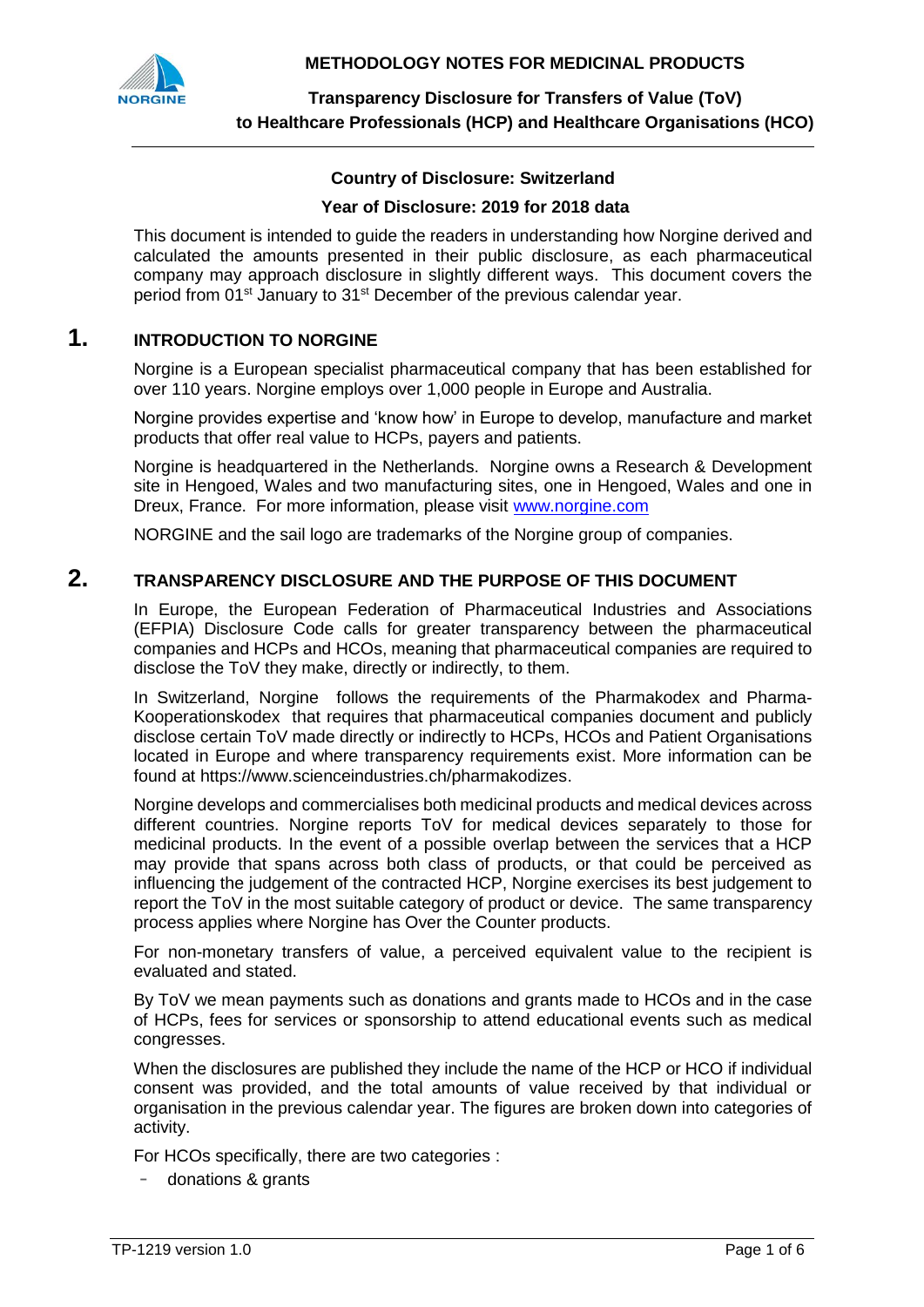**METHODOLOGY NOTES FOR MEDICINAL PRODUCTS**



**Transparency Disclosure for Transfers of Value (ToV) to Healthcare Professionals (HCP) and Healthcare Organisations (HCO)**

- contribution to costs related to Events (sponsorship agreements).

For HCPs and HCOs the categories are :

- contributions to costs related to events (such as registration fees, travel and accommodation for attending medical congresses, etc.)
- fees for services and consultancy (for example, speaker fees, consultancy).

Payments made for R&D non-clinical studies, clinical trials and non-interventional studies prospective in nature are disclosed in aggregate.

#### **DEFINITIONS**

Norgine has kept the EFPIA Code definitions of HCP and HCO.

**Healthcare Professional (HCP):** Any natural person that is a member of the medical, dental, pharmacy or nursing professions or any other person who, in the course of his or her professional activities, may prescribe, purchase, supply, recommend or administer a medicinal product and whose primary practice, principal professional address or place of incorporation is in Europe or where transparency requirements exist. For the avoidance of doubt, the definition of HCP includes: (i) any official or employee of a government agency or other organisation (whether in the public or private sector) that may prescribe, purchase, supply or administer medicinal products and (ii) any employee of a Member Company whose primary occupation is that of a practising HCP, but excludes (x) all other employees of a Member Company and (y) a wholesaler or distributor of medicinal products.

For the purposes of disclosure, Norgine regards all employees of the national public health service or any private Healthcare Provider as HCPs regardless of their professional status. In addition, Norgine regards all registered or qualified HCPs as within the scope of disclosure regardless of their national public health service status. Thus retired HCPs fall within scope and academic staff who provide clinical services and support too. In addition, payers are also included within this definition.

The salary and benefits of members of staff that are solely employed by Norgine as physicians are outside the scope of this disclosure. Any Norgine employee whose primary occupation is that of a practising HCP are in scope of this disclosure. ToV to that group will therefore be disclosed, including their salary from Norgine.

**Healthcare Organisation (HCO):** Any legal person (i) that is a healthcare, medical or scientific association or organisation (irrespective of the legal or organisational form) such as a hospital, clinic, foundation, university or other teaching institution or learned society (except for patient organisations within the scope of the EFPIA Patient Organisations Code) whose business address, place of incorporation or primary place of operation is in Europe or where transparency requirements exist or (ii) through which one or more HCPs provide services. For the purposes of disclosure, Norgine regards healthcare associations and steering committees made of HCPs as HCOs.

Norgine collectively refers to HCP, HCO and Patient Organisations as Healthcare Customers.

**Transfer of Value:** a direct or indirect ToV, whether in cash, in kind (e.g. provision of administrative support) or otherwise, made, whether for promotional purposes or otherwise, in connection with the development or sale of medicines. A direct ToV is one made directly by a company for the benefit of a recipient. An indirect ToV is one made on behalf of a company for the benefit of a recipient or through an intermediate and where the company knows or can identify the recipient that will benefit from the ToV.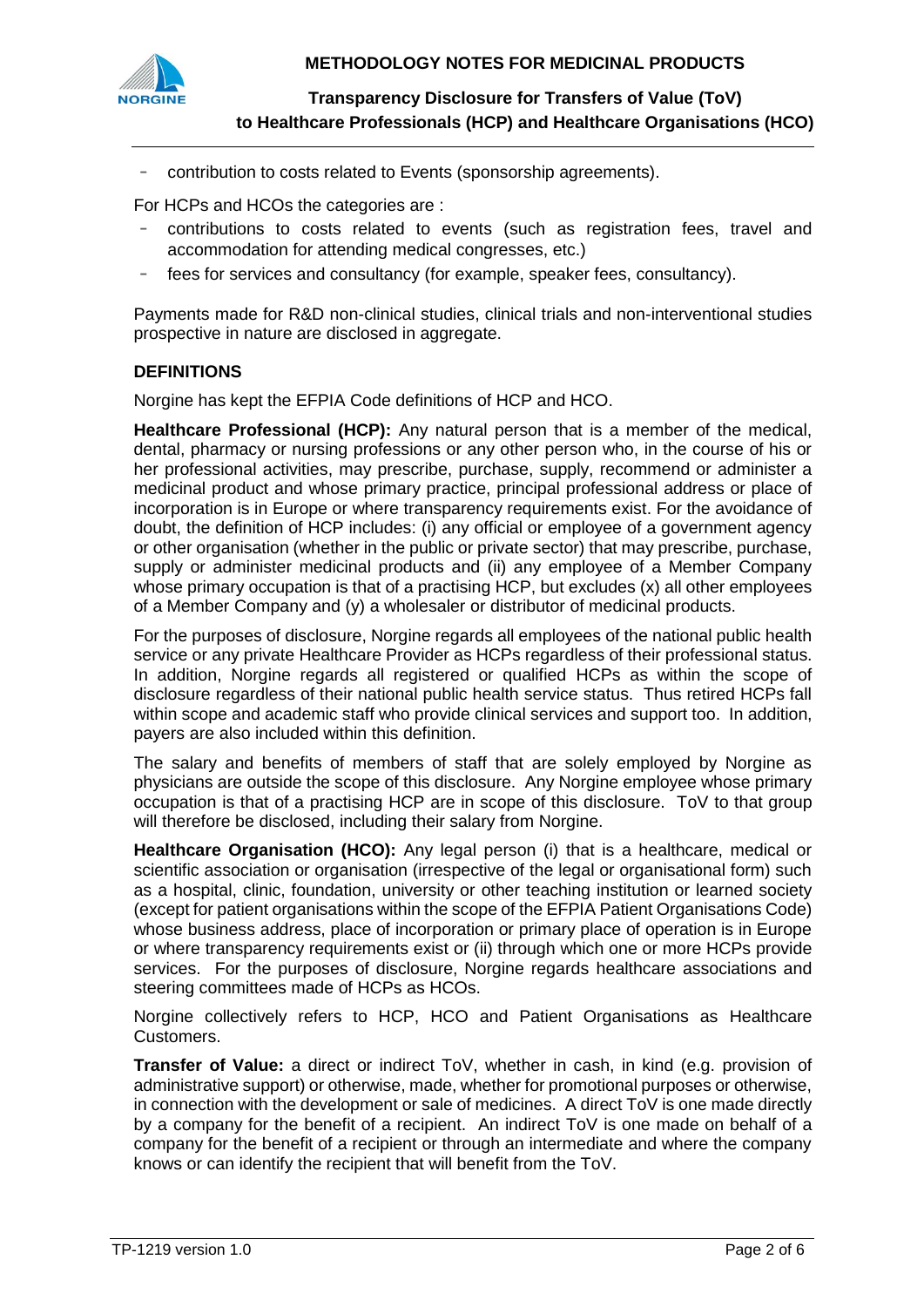**METHODOLOGY NOTES FOR MEDICINAL PRODUCTS**



### **Transparency Disclosure for Transfers of Value (ToV) to Healthcare Professionals (HCP) and Healthcare Organisations (HCO)**

**Donations and Grants**: collectively means those donations and grants (either in cash or benefits in kind or otherwise) to institutions, organisations or associations that are comprised of HCPs and/or that provide healthcare or conduct research. Grants are provided to fulfil a specific purpose, but for which the specific activities needed to undertake it have not been defined. They are only allowed if: (i) they are made for the purpose of supporting healthcare or research; (ii) they are documented and kept on record by the donor/grantor; and (iii) they do not constitute an inducement to recommend, prescribe, purchase, supply, sell or administer specific medicinal products. Donations and grants to individual HCPs are not permitted.

# **4. DATA PRIVACY & CONSENT**

Norgine fully supports the concepts of transparency and applicable regulations including data protection laws and obtains permission from individual HCPs and HCOs prior to disclosing personal data such as individual ToV made to them and attributable by name. Where a HCP or HCO does not grant consent, the payments are disclosed in aggregate and instead Norgine publishes the number of HCPs and HCOs that did not give their consent and the total amount paid to them.

In the spirit of transparency. Norgine actively seeks the consent to disclose all of its ToV and new consent is sought for each new interaction or project.

HCPs and HCOs have the right to opt out from individual disclosure and revoke their consent at any time, and Norgine has to abide by their preferences.

Where permission has not been obtained or where the individual HCP or HCO has refused to provide consent on an individual basis, Norgine declares the total spend as an aggregate figure.

# **5. RESEARCH AND DEVELOPMENT (R&D)**

All payments to HCPs and HCOs related to R&D are disclosed as one aggregate figure under R&D ToV. Costs that are subsidiary to these clinical trial activities are also included in the aggregate amount.

For the purpose of disclosure, R&D ToV are ToV to a HCP or HCO related to the planning or conduct of:

- non-clinical studies (as defined in the OECD Principles of Good Laboratory Practice)
- clinical trials (as defined in Directive 2001/20/EC)
- non-interventional studies that are prospective in nature and involve the collection of data from, or on behalf of, individual or groups of health professionals specifically for the study.

R&D ToV made by Clinical Research Organisations (CRO) on behalf of Norgine to HCPs or HCOs are declared by Norgine as part of the R&D aggregate disclosure, in each relevant country.

# **6. TRANSACTIONS**

### Transaction Date versus Service Delivery Date

Norgine handles and declares the ToV from the time of payment to the Healthcare Customer, i.e. the transaction date, rather than when the service, interaction or event actually occurred. This means that there could be some instances where the ToV disclosed this year are reported next year, and also ToV related to last year made this year.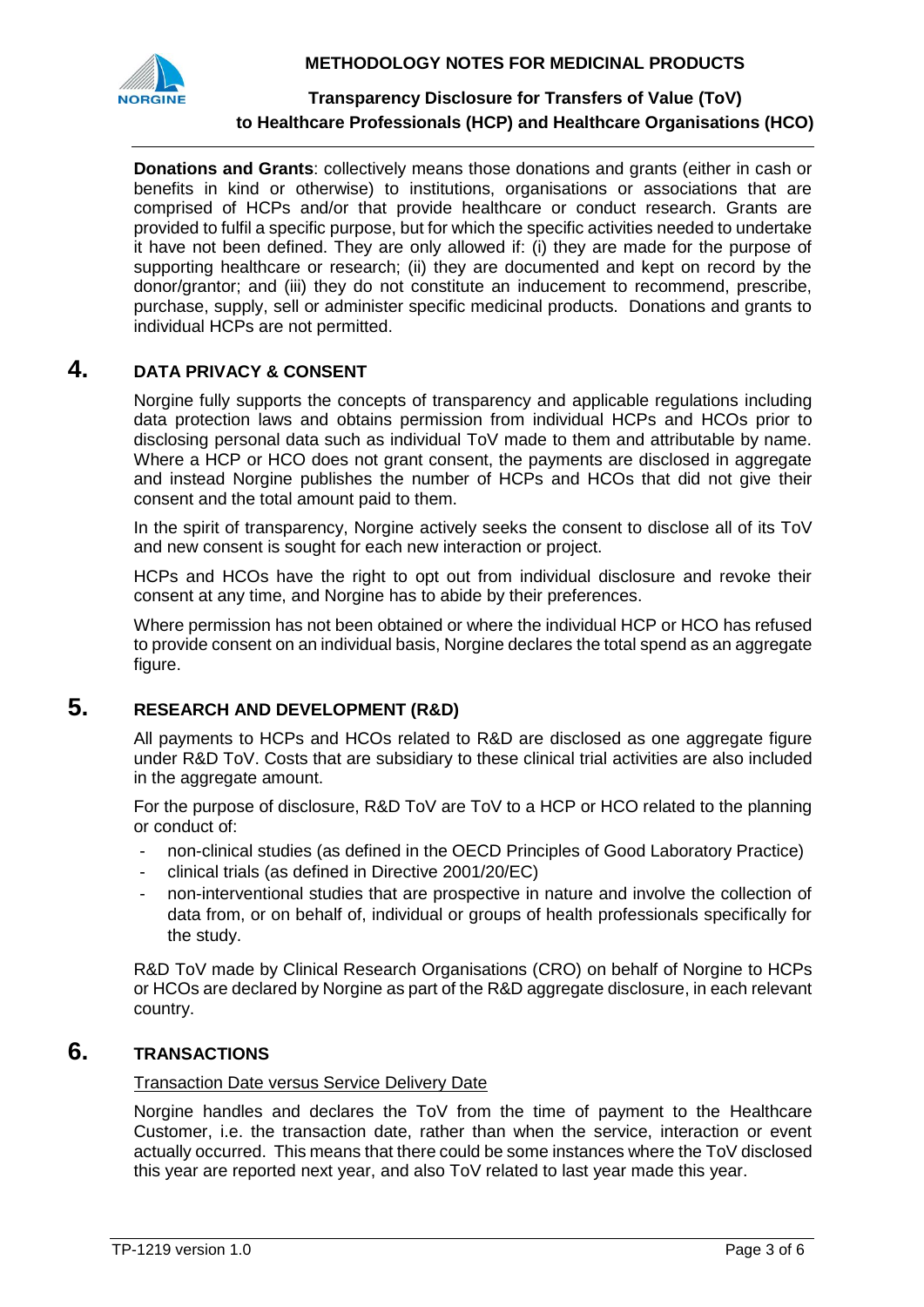

### **METHODOLOGY NOTES FOR MEDICINAL PRODUCTS**

## **Transparency Disclosure for Transfers of Value (ToV) to Healthcare Professionals (HCP) and Healthcare Organisations (HCO)**

ToV will always be paid after the engagement has taken place, with the exception of grants (see definition). Grants will be paid before the event actually takes place, or the purchase to what the grant is for.

### Management of Multi-Year Contracts

In a similar spirit to the above point, where projects run for several years, Norgine declares the amount paid relevant to the year in which each part of the payment was made. Thus a project which spans 2 calendar years and includes several individual ToVs during that time will have two associated disclosures (i.e. one for each calendar year showing the value of the transfer made in the specific calendar year).

### VAT

Fees and honoraria consultancy typically exclude VAT and recoverable local taxes.

Expenses related to an event or meeting (travel, accommodation, taxi) may include VAT or local taxes where applicable.

VAT, if included, is the national VAT of the country where the spend is incurred, e.g. 7.7% in Switzerland.

#### Handling of Currency and Exchange Rates

The values in the disclosure template are expressed in local currency, i.e. in Swiss Francs for Swiss data, regardless of whether the HCP or HCO was originally paid in that currency.

Where values had to be converted into Swiss Francs from another currency, the exchange rate used was the Actual Conversion Rate at the time of the transaction. For additional information, please contact [contact@norgine.com](mailto:contact@norgine.com)

# **7. COMPLICATED PAYMENT ROUTES**

### Payments to Charity and Third Parties

Occasionally, a HCP who has provided a service to Norgine may ask for their fee to be paid to charity or a third party instead. Norgine does not allow this practice, and the disclosure is made against the individual HCP because the contract is between Norgine and the HCP, the HCP provided the service and received the transfer of value. It is up to the HCP to transfer the payment upon receipt to a charity or third party of their choice should they choose to do so, and that further transaction is outside the control of Norgine.

Norgine regularly contracts with advertising agencies, congress organisers and public relations agencies for services related to its business and where a HCP may be contracted to perform a service for Norgine. Norgine discloses any ToV made to the individual HCP by these third parties as if the payment had been made directly by Norgine to that HCP (i.e. as an indirect ToV).

#### Payments to HCO for services provided by individual HCP

Occasionally, a HCO may request that any services provided by its HCP employees must be a contracted through the HCO itself and cannot be contracted with the individual HCP. In the case that Norgine is contracting for the services of a named HCP, the ToV is disclosed under that named HCP. Any "administration fee" charged by the HCO is disclosed as a fee for service to that HCO. If the HCP does not receive any additional payment for the service (e.g. because they are speaking at a meeting during normal working hours) then the full amount paid by Norgine will be disclosed against the HCO as a fee for service.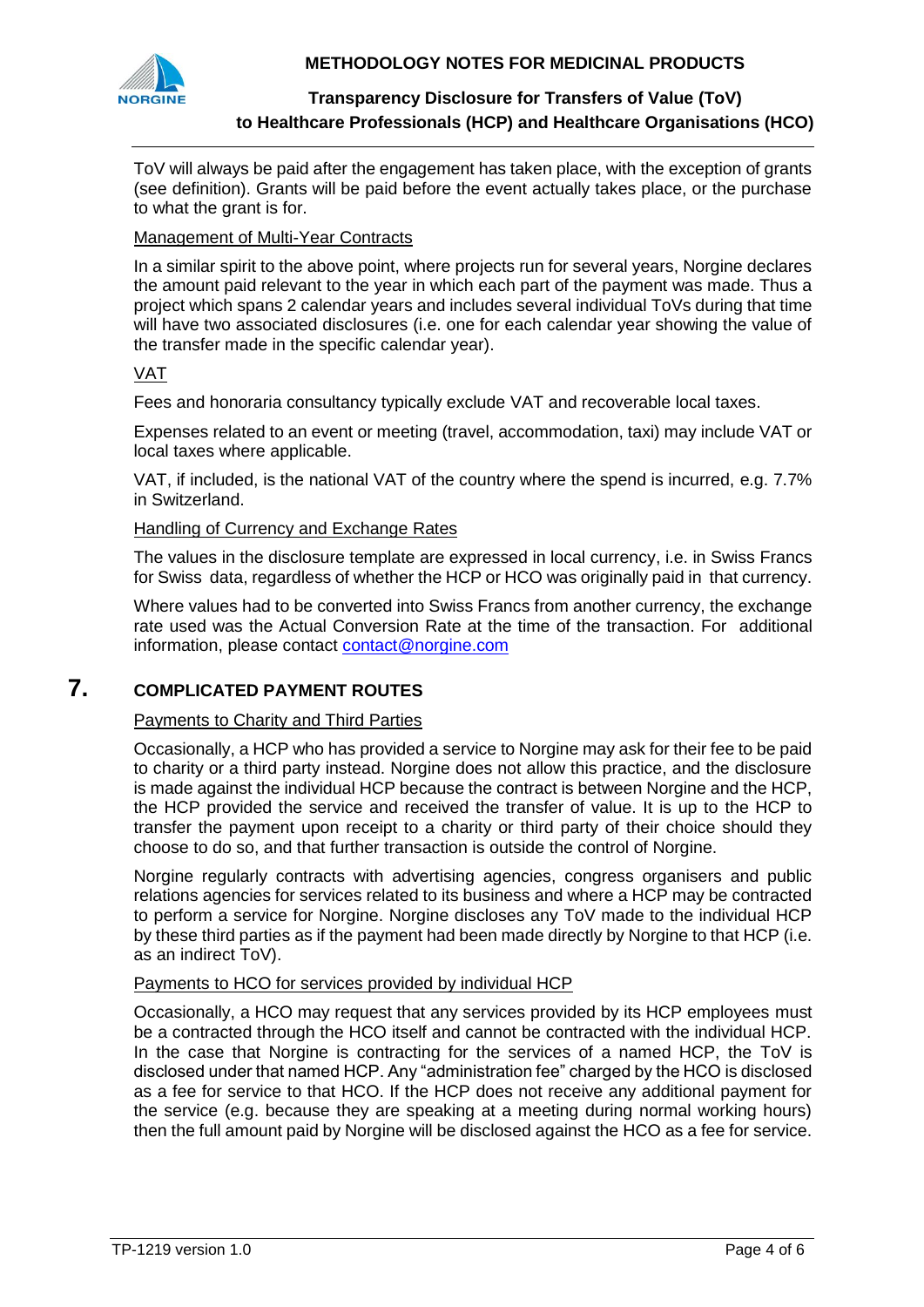



# **Transparency Disclosure for Transfers of Value (ToV) to Healthcare Professionals (HCP) and Healthcare Organisations (HCO)**

#### Private companies and associated charities

In the event of a HCP running a private company or partnership or charity for the purpose of their private income, any ToV made to that organisation will be regarded for disclosure purposes as a payment to the HCP directly.

# **8. MEDICAL EDUCATION GRANTS**

#### Grants to Independent Companies

From time to time, independent companies running medical education projects may request a grant from Norgine to sponsor or fund their work. In such case, Norgine has no influence over the detail of the project, and might not know whether or which HCP has been contracted. ToV are disclosed accordingly against the HCO.

#### Grants and Donations

When Norgine is asked to provide a grant or make a donation to a HCO to assist its employees to attend medical or scientific meetings (i.e. that could include the contribution to registration fees, or travel and accommodation), the associated ToV will be disclosed accordingly against the HCO, unless the request is associated with named individuals. If the request is associated with a named HCP, the disclosure is made as if the named HCP directly benefitted from the ToV. Where Norgine is not aware of the names of the HCPs receiving the support, the grant is declared against the HCO that made the request.

### **9. CONTRIBUTIONS TO MEETINGS**

Norgine discloses all payments made to medical associations and HCOs in relation to meetings. This includes direct funding such as sponsorship fees or the right to erect an exhibition stand, and indirect support such as providing a logistics agency or subsidising the cost of registration fees, travel and accommodation. Expenses to attend companyarranged meetings are also disclosed, and the detail of all these ToV are provided in the relevant line entry.

Costs related to subsistence are outside the scope of the disclosure since the meal costs are regulated by strict industry guidelines. Occasionally, subsistence may have to be included when it is not possible to single out the cost of the food because it is included as part of a general receipt containing other costs that must be disclosed.

Norgine supports the attendance of HCPs at medical and scientific meetings. Where costs are not individually itemised (e.g. the cost of a bus transferring a group of HCPs from an airport to a conference venue), the total cost is split equally between all those receiving the benefit.

# **10. CROSS-BORDER PAYMENTS**

Norgine has Affiliates in many countries within and outside the European Union.

ToV made by any Norgine entity is disclosed in the relevant disclosing template in the correct local currency of the practising Healthcare Customers. All disclosures are made in the country in which the HCP practices or in which the HCO is located.

ToV made to based organisations by Norgine's overseas operations are disclosed in the regardless of the source of funding. This means that this disclosure contains all ToV that Norgine has made to HCP and HCO, regardless of which Norgine entity has actually made the ToV.